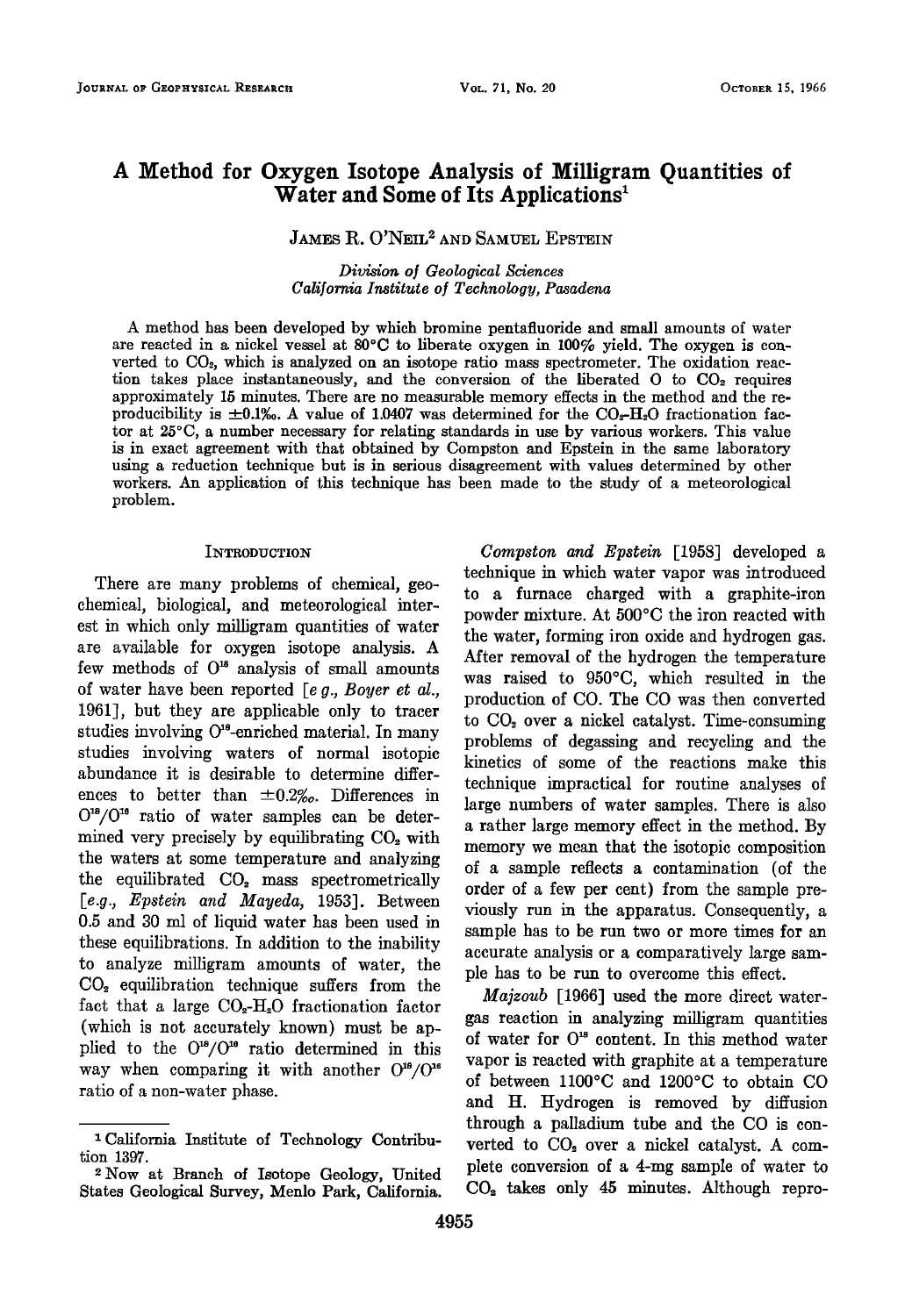

Fig. 1. Apparatus for reacting BrF<sub>5</sub> and small amounts of H<sub>2</sub>O.

**ducibility is good and reaction times are short, the method has a large memory effect associated**  with the catalytic conversion to CO<sub>2</sub>, and three **analyses are often necessary to obtain the correct value.** 

### **EXPERIMENTAL PROCEDURE**

**In the method reported here, water vapor is**  reacted with bromine pentafluoride<sup>3</sup> according **to the reaction** 

## $BrF_5 + H_2O \rightarrow BrF_3 + 2HF + \frac{1}{2}O_2$

**Hocksira and Katz [1953] developed a method of determining total oxygen in metal and metal**loid oxides by reaction with BrF<sub>8</sub>, and BrF<sub>5</sub> has **been used in the liberation of oxygen from minerals for isotopic analysis [Clayton and Mayeda, 1963]. When the reactants are brought together in a translucent Kcl-F reaction vessel, the reaction is seen to take place explosively with the production of a red liquid, presumably bromine. With time the bromine is oxidized to bromine trifiuoride by the excess bromine pentafiuoride. Although reaction takes place at room temperature, erratic yields and isotopic compositions are obtained. At higher temperatures (a minimum has not been established) these problems are eliminated. Most likely such things as roetastable oxy-halogen compounds, ozone, and hydrogen peroxide are formed at** 

**Figure 1998 however**, it was later discovered that flaming the reaction vessel for a couple of minutes was **room temperature which cannot exist at higher temperatures. More than 200 samples were**  analyzed in a furnace arbitrarily set at 150°C; **however, it was later discovered that flaming sufficient to produce oxygen in 100% yield.** 

> **One of the most difficult aspects of these analyses is bringing the reactants together without altering the amount and isotopic composition of the water sample. Figure 1 illustrates the apparatus used in this study. Valves 1, 2, and 3 are ball valves (Whitey Corp.) made of stainless steel with a Teflon packing. Valve 4 is an ordinary 4-mm high-vacuum glass stopcock. All metal parts are joined together with Swagelock fittings. After evacuation of the system, valves 2, 3, and 4 are dosed, and a Dewar flask containing liquid nitrogen is placed around the nickel reaction tube so as to bring the liquid level about half-way up the tube. The water sample is then transferred (see below) to the nickel tube. Five to ten minutes is usually allowed for transfer. The system is then pumped (by opening valve 4) to remove any air contained in the water sample. The liquid nitrogen level is raised and, with valves 1 and 3 elosed, a measured amount (3 to 4 times**  stoichiometric) of BrF<sub>5</sub> is condensed in the **higher part of the reaction vessel on opening valve 2. When transfer is complete valve 2 is closed and the reaction vessel is gas-flamed (to**  a temperature of around 80-100°C) for a few **minutes. After cooling, the products are taken out of the reaction zone through valve 3 and passed over liquid nitrogen traps where everything but the oxygen is trapped. The oxygen is**  then converted to CO<sub>2</sub> over a heated carbon **rod.**



**Fig. 2. Modified high-pressure stopcock used to deliver water samples into the reaction zone.** 

**<sup>•</sup> It seems reasonable that fluorine gas can be used instead of BrFs, provided that certain modifications be made to facilitate introduction and removal of fluorine from the reaction vessel.**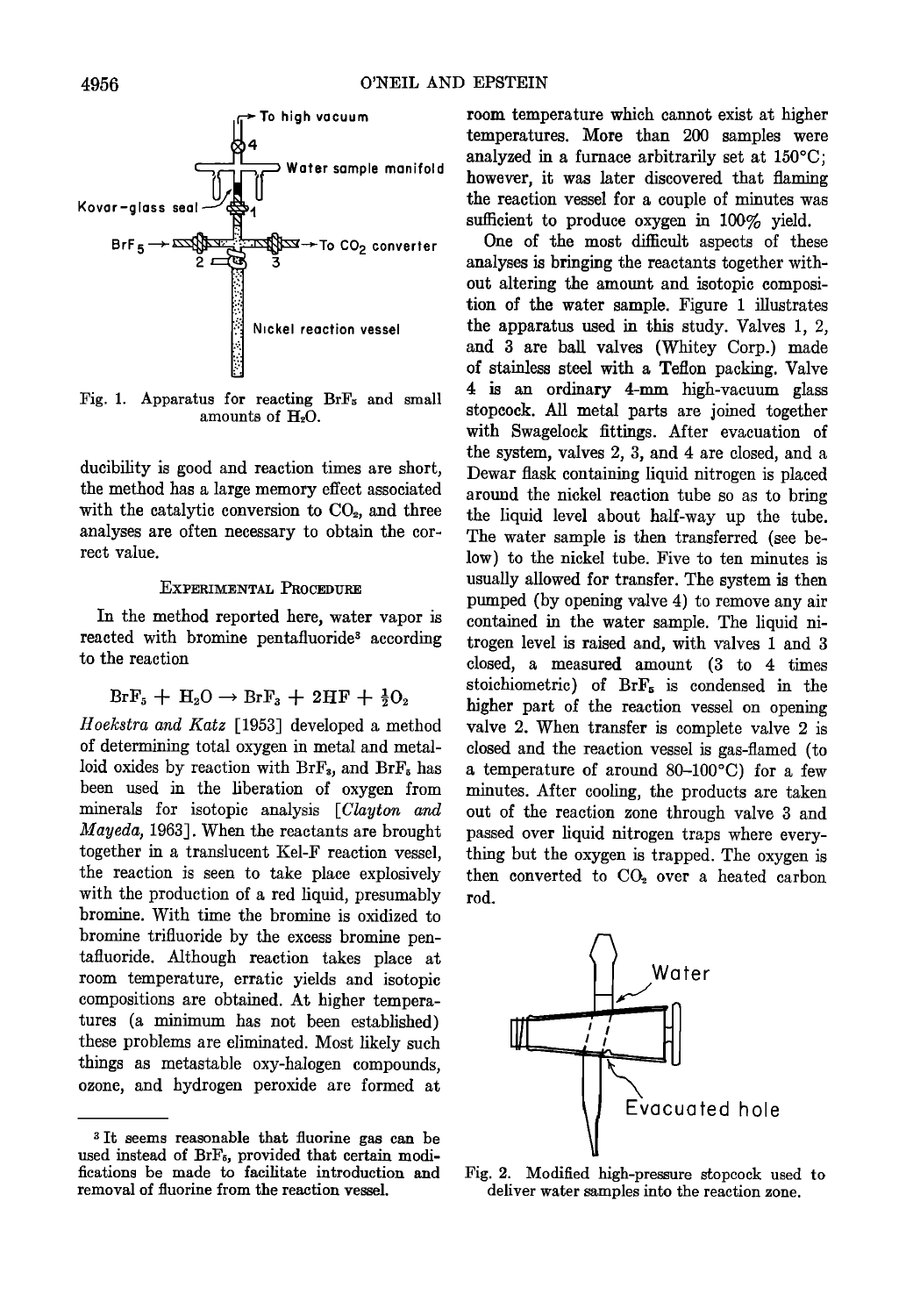**Particular attention should be paid to valve 1. If ever it should be opened in the presence of BrF, the metal parts which normally are not in the reaction zone will be fluorinated. The metal fluoride is quite hygroscopic, and some water vapor would be removed on transfer and not be reacted. This would be a serious problem if very small samples were being analyzed.** 

**Two different methods for introducing water have been used. In one method use is made of a modified high-pressure glass stopcock (Figure 2) which has been used in this laboratory in sampling small amounts of water for hydrogen isotope analysis. A tiny hole (approxi**mately  $0.02 \text{ cm}^3$  volume) has been drilled in the solid plug at such a position that it can be **evacuated through the portion connected to the standard taper but sealed at all other positions. After evacuation the stopcock is removed from the vacuum line and water is drawn into it to the position shown in Figure 2. The stopcock is then turned so that the hole is filled with a sample of the water. The stopcock is then drained, air dried, and attached to the manifold shown in Figure 1. The hole can be made in a number of sizes, and, although somewhat time consuming, this method of securing small amounts of water eliminates the possibility of altering the water in any way.** 

**Another method commonly used in determining D/I-I ratios of small amounts of water is to seal off the water samples in capillary tubing. The tubing can then be broken in a variety of ways to release the water into the vacuum system. Care must. be taken to prevent, loss of water by evaporation during the** 

**TABLE 1. Tests for Memory Effects in the Method** 

| Sample                    | δ Value  | Average δ Values |                     |  |  |
|---------------------------|----------|------------------|---------------------|--|--|
| 95-Water-4                | $-35.85$ |                  |                     |  |  |
| $96-Water-7$              | $+5.75$  | $\text{Water-2}$ | $+1.20(7)^*$        |  |  |
| 97-Water-4                | $-36.15$ |                  |                     |  |  |
| 98-Water-4                | $-36.25$ | Water-3          | $-11.96(6)$         |  |  |
| $99-Water-3$              | $-12.06$ |                  |                     |  |  |
| $100 - W$ ater-3          | $-12.08$ |                  | Water-4 $-36.02(9)$ |  |  |
| $101 - Water - 2$         | $+1.16$  |                  |                     |  |  |
| $102\hbox{--}$ Vater $-2$ | $+1.18$  | Water-7          | $+5.62(6)$          |  |  |
| $103 - Water - 7$         | $+5.69$  |                  |                     |  |  |
| $104\text{-Water}-7$      | $+5.57$  |                  |                     |  |  |
|                           |          |                  |                     |  |  |

**\* Number of preparations.** 

**TABLE 2. Results of Test on the Reprodueibility of the Method** 

|         | $\delta$ NBS-1*                                                               | $\delta$ Water-4†                                                                            |  |
|---------|-------------------------------------------------------------------------------|----------------------------------------------------------------------------------------------|--|
| Average | $-32.11$<br>$-31.99$<br>$-31.99$<br>$-31.89$<br>$-32.11$<br>$-32.01 \pm 0.07$ | $-36.02$<br>$-35.95$<br>$-35.85$<br>$-36.15$<br>$-36.15$<br>$-36.25$<br>$-35.82$<br>$-36.07$ |  |
|         | Average                                                                       | $-35.95$<br>$-36.02 \pm 0.12$                                                                |  |

**\* Analyses completed within a 2-day period. The corrected \$ values are relative to the Caltech working standard.** 

**i Analyses made at various times during a period of several months.** 

**sealing of the tube because the consequent isotopic fraetionation on volatilization will result, in a faulty analysis.** 

**The stopcock arrangement has been used for most of the analyses; however, it was necessary to use capillaries to demonstrate stoiehiometry. Water samples of from 5 to 30 mg were put into weighed capillaries. The exact weight of the sample was then determined by weighing**  the capillary after sealing.  $CO<sub>2</sub>$  yields of 99  $\pm$ **2% were obtained.** 

**To demonstrate that no fraetionation effects were inherent in the method, a large sample of water of known isotopic composition was prepared. Eighteen grams of water was obtained from the reduction of a weighed sample of CuO with excess hydrogen gas in a Pyrex**  vessel heated to 300°C. The water yield was **good (not, measured accurately), and the effect of possible exchange with the glass walls was**  minimal owing to the large amount of water **prepared. Five analyses of the CuO using both F•. and BrF, to liberate the oxygen gave an**  average  $\delta$  value<sup>4</sup> of  $-6.5 \pm 0.2\%$ . The CuO **was quite unreaetive to fluorination because of**  armoring of the grains by CuF<sub>2</sub>, and, although **the oxygen yields varied from 30 to 87%, the isotopic composition was constant. Two analy**ses of the water with  $BrF_s$  gave a  $\delta$  value of

 $\delta_x = \left[ \frac{(\frac{0^{18}}{O^{18}})^{16})_x}{(\frac{0^{18}}{O^{16}})_{xtd}} - 1 \right] 10^3$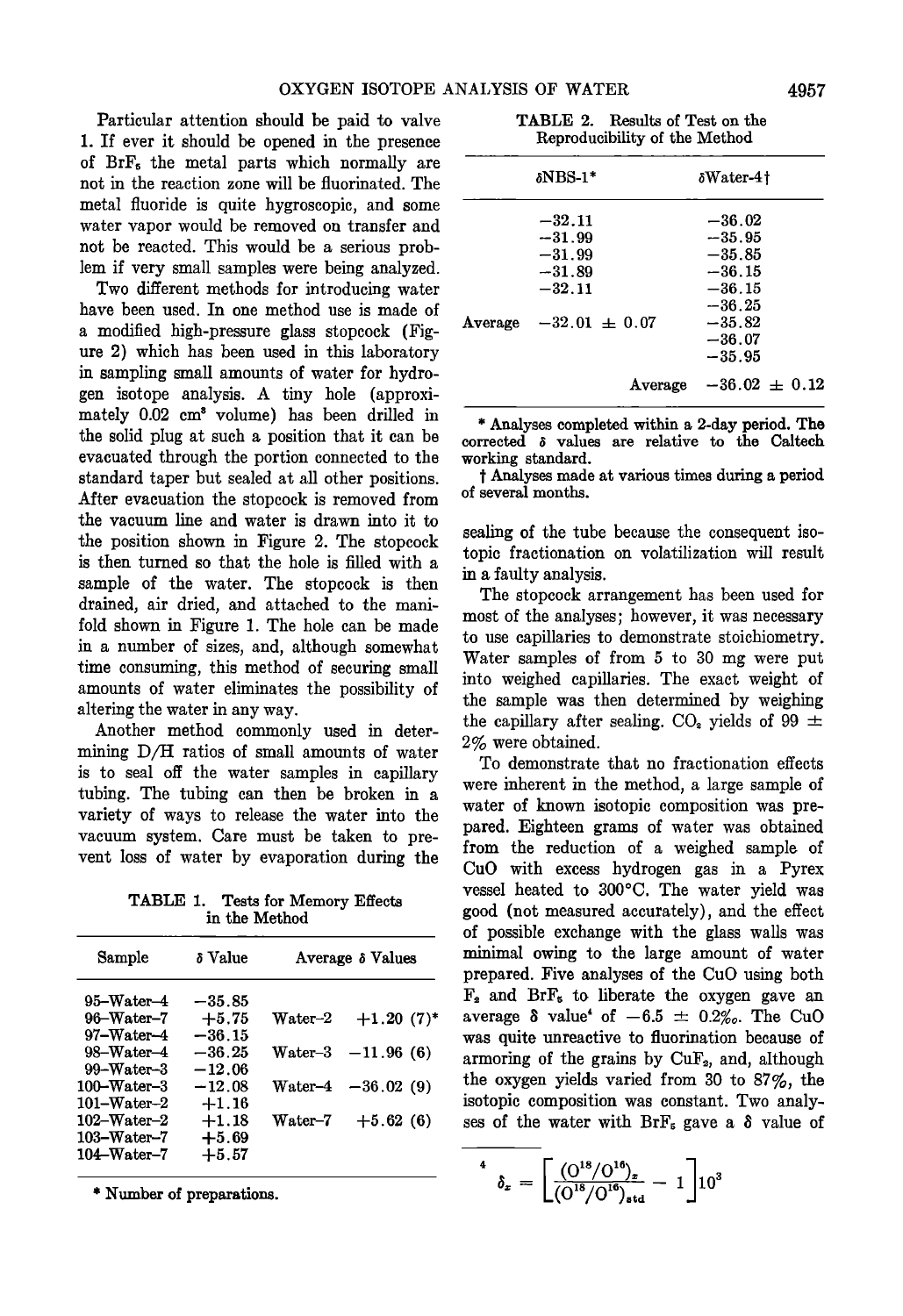$-6.7 \pm 0.1\%$ . Analyses of the two National **Bureau of Standards waters by Craig [1961] using the C02-equilibration technique showed NBS-1 to be 16.8%o relative to NBS-1A. The**  same difference determined with the BrF<sub>5</sub> re**action is 16.7%o.** 

**Memory effects were tested by analyzing,**  consecutively, water samples differing in  $O^{18}/O^{10}$ ratio by more than 40‰. In Table 1 the δ val**ues of ten consecutive runs are listed. Samples 95 to 97 indicate that there is no measurable memory effect. It is seen that the analysis of**  Water-7 run after Water-2 (4.4% different) **agrees with the analysis of Water-7 run after Water-4 (41.6%o different). Further, from sample 97 on, each sample was run twice, in order, and the second analysis (which would have a negligible memory in any case) agrees with the first. This lack of memory gives this method a considerable advantage over the others described. Although it is always preferable to analyze a sample more than once, occasionally only enough material for one analysis**  is available; in those cases the BrF<sub>5</sub> reaction **will give the more reliable result. The repro**ducibility of the method is  $\pm 0.1%$  (Table 2).

### THE CO<sub>2</sub>-H<sub>2</sub>O FRACTIONATION FACTOR AT 25°C **AND THE SMOW STANDARD**

**Most analyses of the oxygen isotopic composition of waters reported in the literature have**  been made using the CO<sub>2</sub>-equilibration tech**nique. Because of the extreme precision and ease of the method, it will undoubtedly continue to be the method of choice when large enough samples are available. To relate these analyses to analyses of other oxygen-contain**ing phases, the CO<sub>2</sub>-H<sub>2</sub>O fractionation factor **at 25øC (the usual equilibration temperature) must be applied. An accurate determination of this fractionation factor also allows a relationship to be made between standards in use by various workers (see Clayton and Mayeda [1963] for discussion).** 

**The 'average ocean water' of Epstein and Mayeda [1953] has been proposed as a stand**ard for reporting variations in the O<sup>18</sup> content **of meteoric waters [Craig, 1961]. This same standard is the logical one to use in reporting the oxygen isotope variations of rocks and minerals. Although there is no sample of standard** 

**TABLE 3.** Determination of the  $CO<sub>2</sub>-H<sub>2</sub>O$ **Fractionation Factor at 25øC** 

| Sample           | δCO,     | δH3O     | α       |
|------------------|----------|----------|---------|
| $\text{Water-2}$ | $+41.62$ | $+0.87$  | 1.04071 |
| <b>NBS-1</b>     | $+7.49$  | $-32.01$ | 1.04081 |
| Water-4          | $+3.14$  | $-36.02$ | 1.04066 |
| $NBS-1A$         | $-9.07$  | $-47.78$ | 1.04073 |

*Note.* Average  $\alpha = 1.04073 \pm 0.00005$ .

**mean ocean water (SMOW) in existence, Craig**  has defined its O<sup>18</sup> content in terms of a Na**tional Bureau of Standards water sample:** 

$$
O^{18}/O^{16} (SMOW) = 1.008 O^{18}/O^{16} (NBS-1)
$$

**To relate his analyses to the SMOW standard by this definition, a worker has either to analyze NBS-1 directly by a method such as described in this paper or to equilibrate it with**   $CO<sub>2</sub>$  and apply the  $CO<sub>2</sub>$ -H<sub>2</sub>O fractionation fac**tor. Also, with a knowledge of this fractionation factor, many substandards now in use can be related to the ocean water standard.** 

**Taylor and Epstein have reported analyses of rocks and minerals relative to Hawaiian ocean water by defining a sample of Potsdam**  sandstone to be  $+15.5%$  on the basis of analy**ses by Silverman [1951]. With the direct analysis of NBS-1 water now possible, the Potsdam sandstone substandard can be related to SMOW. This value is + 15.6, a value so dose**  to the defined value that the  $\delta$  values pre**viously reported relative to this standard are essentially the same relative to the SMOW standard.** 

A determination of the CO<sub>2</sub>-H<sub>2</sub>O fractionation **factor at 25øC was made during the course of this work (Table 3). The 8 values listed are relative to the Caltech working standard and corrected for valve mixing, background, tail,**  and C<sup>13</sup> content according to the equations of **Craig [1957]. Several waters over a large range of isotopic composition were equilibrated with**  CO<sub>2</sub>, and the same water samples used in the **equilibrations were then analyzed directly with**  BrF<sub>5</sub>. The CO<sub>2</sub> sample and H<sub>2</sub>O sample of each **set were run consecutively on the mass spectrometer to obviate any machine changes that**  might occur with time. In terms of  $\delta$  values **the CO•.-H•O fractionation factor is**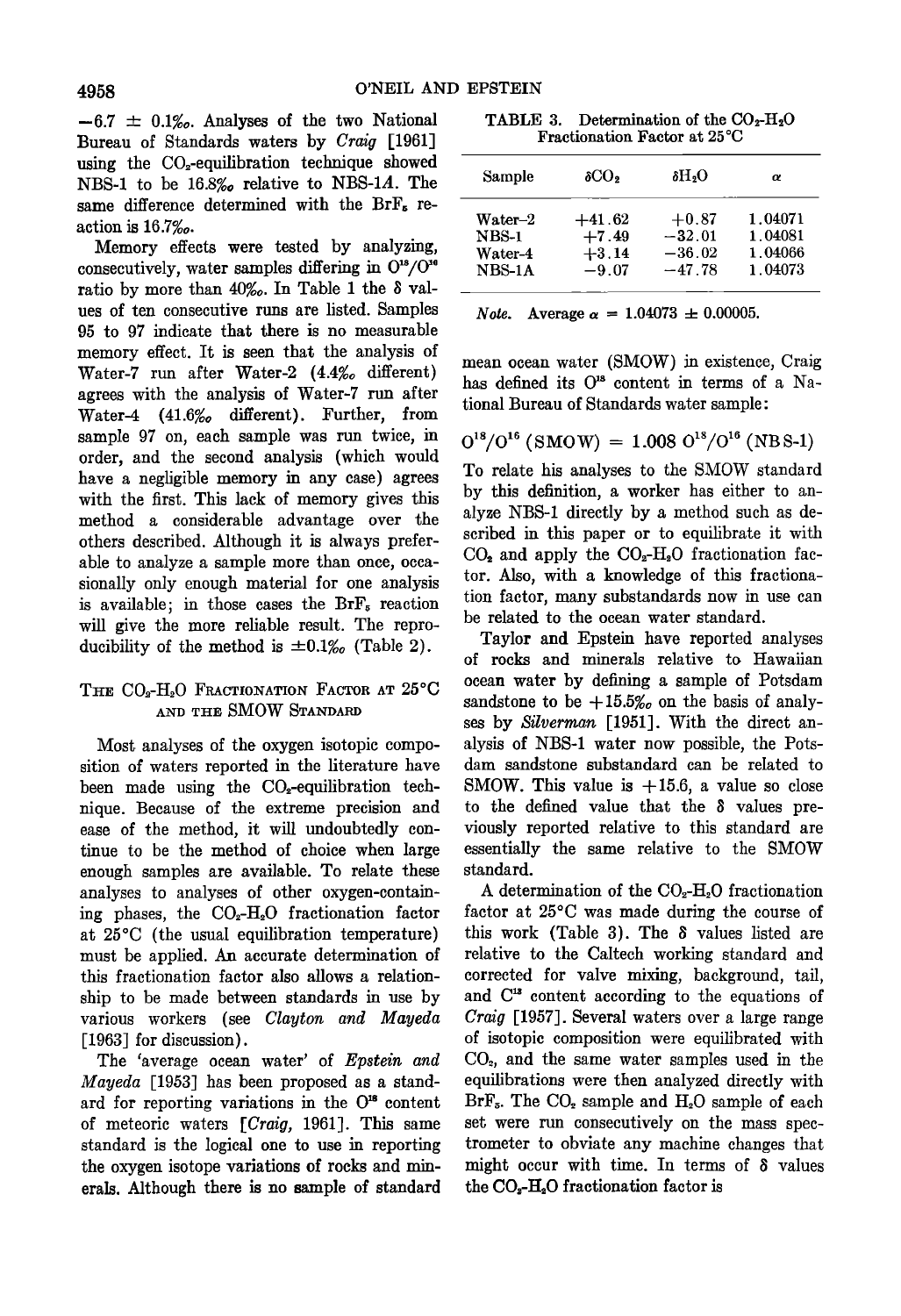$$
\alpha = \frac{1 + \delta \, \text{CO}_2 / 1000}{1 + \delta \, \text{H}_2 \text{O} / 1000} = \frac{(\text{O}^{18} / \text{O}^{16}) \text{CO}_2}{(\text{O}^{18} / \text{O}^{16}) \text{H}_2 \text{O}}
$$

**In addition to the data presented in Table 3, five H20 samples prepared and analyzed at the California Institute of Technology were reanalyzed in the laboratory of H. Craig at the University of California at San Diego as an independent check of this fractionation factor. Three of the samples were standards for which**  Craig had analyses of equilibrated CO<sub>2</sub>, and the **remaining two equilibrated CO• samples were prepared at the California Institute of Tech**nology. At this time the BrF<sub>5</sub> reactions were **not run under optimum conditions; however, the value of the fractionation factor determined**  under these conditions was  $1.0406 \pm 0.0002$ . **which is in agreement with the result listed in Table 3.** 

**The high precision of the experimental results does not necessarily mean that the equilibrium fractionation is known with the same accuracy. It has been shown repeatedly by many workers that the Nier [1947] mass spectrometer as modified by McKinney ei al. [1950] is capable of determining 3 values routinely to**  a precision of  $\pm 0.1%$  or better for small abso**lute values of 3. However, when measurements**  of  $\delta$  values of  $40\%$  are involved, the  $\pm 0.1\%$ **precision can no longer be a certainty because** 

**any changes in the 46/44 ratio which are not related to the correct 46/44 ratio by a factor will cause changes in the 3 values. Additive changes, such as those that can be caused by background impurities and by secondary electrons entering the ion beam collectors, will alter the 3 value. Thus a 1% error in the 46/44**  ratio can cause a maximum error in  $\delta$  of  $\pm 1\%$ . **In this case, where the difference in 8 values**  between CO<sub>2</sub> and H<sub>2</sub>O is approximately 40%<sub>o</sub>, the error is best given as  $\pm 0.4\%$  or  $\pm 0.0004$ **for the fraetionation factor.** 

**There are now four determinations of this**  constant in the literature: (1) 1.0407 [Comp**sion and Epstein, 1958], (2) 1.0424 [Staschewski, 1964], (3) 1.0417 [Majzoub, 1965], and (4) 1.0407 (this work). Staschewski did not analyze water directly but prepared a sample from oxygen gas of known isotopic composition and equilibrated CO• with it. The isotopic composition of the oxygen gas was determined after converting it to CO• over graphite in a quartz glass vessel heated to 700øC. Exchange**  of either  $O_2$  or  $CO_2$  with the glass under these **conditions is probable, and his value for the water may be in error. Compston and Epstein used the same mass spectrometer as was used in this work. The fact that these two agree and yet are in serious disagreement with the others suggests that the differences can be due at least** 

| Date    | Time        | Air<br>Temperature,<br>°C | $O_{\rm s}$ H $_{\rm \delta}$<br>(vapor) | $O_2H_3$<br>(liquid) | $\delta CO2$ |
|---------|-------------|---------------------------|------------------------------------------|----------------------|--------------|
|         |             | Prestorm                  |                                          |                      |              |
| Oct. 23 | 0000        | 18.0                      | $-14.3$                                  |                      | $+37.6$      |
| Oct. 26 | 1630        | 16.7                      | $-14.6$                                  |                      | $+36.2$      |
| Oct. 30 | 1650        | 20.5                      | $-14.6$                                  |                      | $+37.0$      |
|         |             | Storm                     |                                          |                      |              |
| Nov. 16 | 2200        | 9.0                       | $-16.7$                                  |                      |              |
| Nov. 17 | 1530        | 85                        | $-20.7$                                  | $-9.2$               |              |
| Nov. 18 | 0000        | 5.0                       | $-23.3$                                  |                      | $+37.7$      |
|         |             | Poststorm                 |                                          |                      |              |
| Nov. 19 | 1500        | 17.5                      | $-23.2$                                  |                      | $+37.7$      |
| Nov. 19 | 1500        | 17.5                      | $-23.5$                                  |                      |              |
| Nov. 20 | 2000        | 12.0                      | $-21.2$                                  |                      | $+36.4$      |
| Nov. 21 | 2200        | 15.0                      | $-19.5$                                  |                      | $+36.5$      |
| Nov. 26 | <b>1400</b> | 16.0                      | $-14.6$                                  |                      |              |

TABLE 4. Oxygen Isotopic Compositions of Water Vapor and CO<sub>2</sub> at Pasadena **during Passage of a Cold Front Storm** 

**Note. \$ values are relative to SMOW.**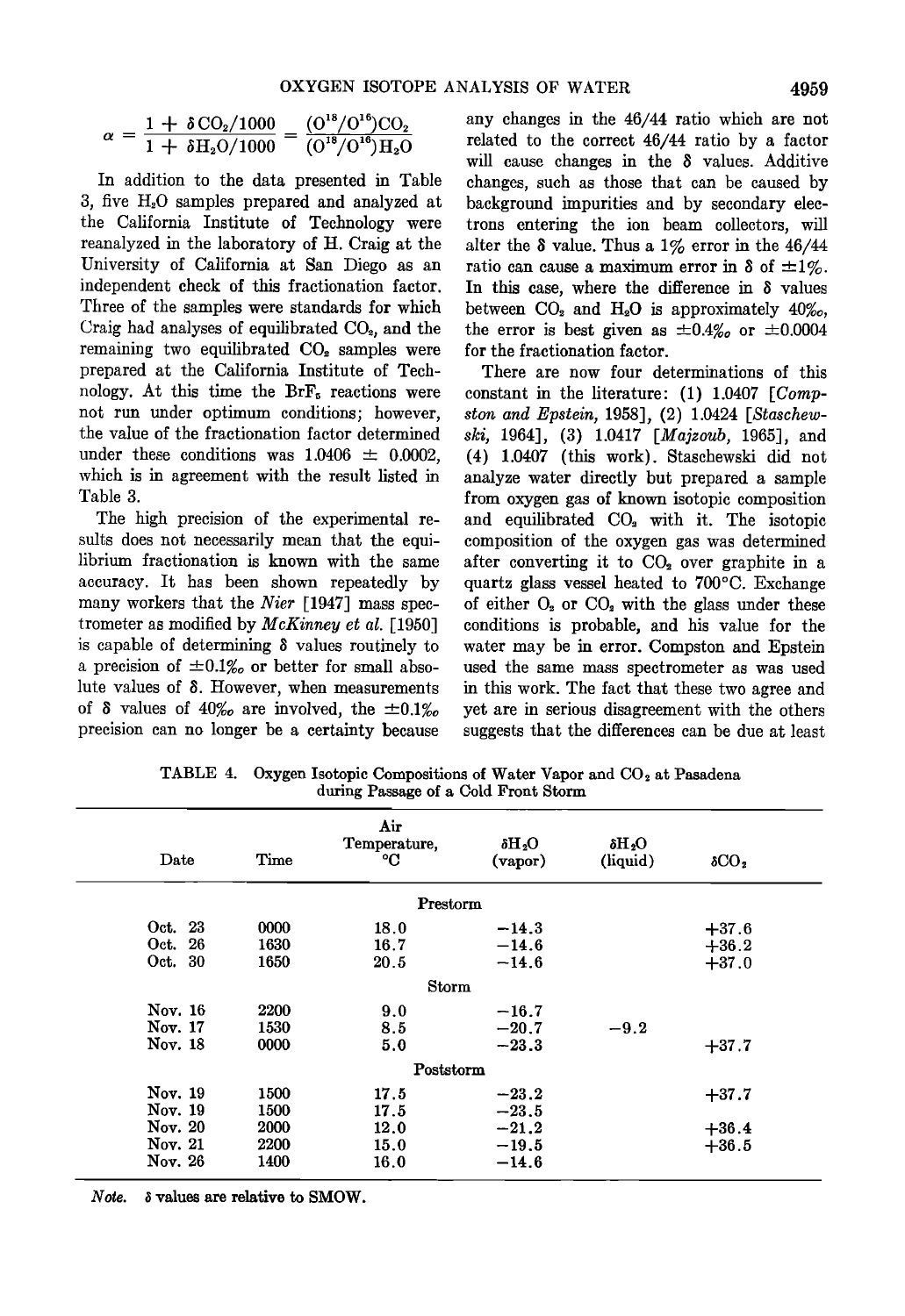**in part to the mass spectrometers. Until absolute standards are available to. calibrate the mass spectrometers properly, these discrepancies cannot be resolved.** 

## $O^{18}$  VARIATIONS DURING PASSAGE OF A **METEOROLOGICAL FRONT**

**The method of analysis was applied to the**  study of the O<sup>18</sup> variations in water vapor, rain, and CO<sub>2</sub> during the passage of a cold front **over Pasadena, California, beginning November 16, 1964. Samples of air were collected by opening evacuated flasks which were at the air temperature. Flasks of either 1-, 2-, or 5-liter size were chosen in accordance with the relative humidity at the time of sampling in an attempt to secure between 10 to 20 mg of water vapor. CO•. and water vapor were removed from the air by slowly passing the sample over a large trap held at liquid nitrogen temperature. The COs was then separated from the water vapor by replacing the liquid nitrogen trap with a dry-ice trap. The CO•. was run on the mass spectrometer without further purification, and**  the water vapor was reacted with BrF<sub>5</sub> and **converted to COs for mass spectrometric analysis. As a reproducibility check, a l-liter and a 5-liter flask were opened simultaneously**  on November 19, 1964. The CO<sub>2</sub> yields were 98 and  $485 \mu$ moles, respectively, and the  $\delta$  values **agreed to within 0.3%o (see Table 4).** 

**The data in Table 4 indicate a rather constant value for the isotopic composition of atmospheric water vapor before the cold front arrived. During the passage of the storm the atmospheric vapor became progressively lighter**  in  $O^{18}$  up to a value of  $-23.5\%$ , which appears **to be the value for the vapor in the cold air mass. Subsequent samples showed that the cold air mass was swept away and replaced by an air mass with vapor isotopically similar to that of the prestorm water vapor. There is little doubt that the isotopic composition of the vapor in the warm air mass was markedly different from that of the cold air mass, but it is possible that the cold air vapor was simply re-evaporated rainwater and not at all characteristic of arctic air.** 

**The mechanisms involved in determining the isotopic composition of atmospheric vapor over an area cannot be elucidated by a single series**  **of samples, and many of the questions raised could be answered by studying atmospheric vapor in several areas. It is clear that the isotopic composition is quite variable, and it should be possible to obtain a considerable amount of information concerning air mass movements and the relationships between factors which determine the 3 values of water vapor in the atmosphere. Further conjectures based on such limited data would be fruitless.** 

**Throughout the entire passage of the storm,**  the O<sup>18</sup> content of atmospheric CO<sub>2</sub> did not **vary more than 1.5%. The average**  $\delta$  **value of 37%• indicates that the CO•. is nearly the value expected for isotopic equilibrium with ocean water. The 3 value for CO• did not vary sympathetically with the 3 value of the water vapor. Rain collected on November 17, 1964,**  was 11.5% heavier than the vapor when the air **temperature at the time of sampling was 8.5øC. Therefore the equilibrium between water vapor and liquid water seems to be established very rapidly. More samples of simultaneously collected water vapor and rain would have to be analyzed before this statement could be considered certain.** 

**It is not our intention at this time to correlate the isotopic effects observed with the various meteorological parameters in operation. We merely show here that a simple technique is available for obtaining meaningful oxygen isotope data in a meteorological system.** 

### SUMMARY

**A rapid and precise technique has been developed to analyze milligram amounts of water for oxygen isotopic content by reaction with BrF,. Because there is no measurable memory effect, the method is more reliable than those proposed by others if only enough material**  for one analysis is available. The CO<sub>2</sub>-H<sub>2</sub>O frac**rionation factor at 25øC was determined to be**   $1.0407 \pm 0.0004$ . If the CO<sub>2</sub>-equilibration tech**nique is used in analyzing water samples, this**  number is necessary in relating  $O^{18}$  analyses of **rocks and minerals to the ocean water standard (SMOW). Atmospheric water vapor can easily**  be sampled for O<sup>18</sup> content by opening small **evacuated flasks, separating the vapor by**  trapping at liquid nitrogen temperature, and **reacting it with BrF,.**